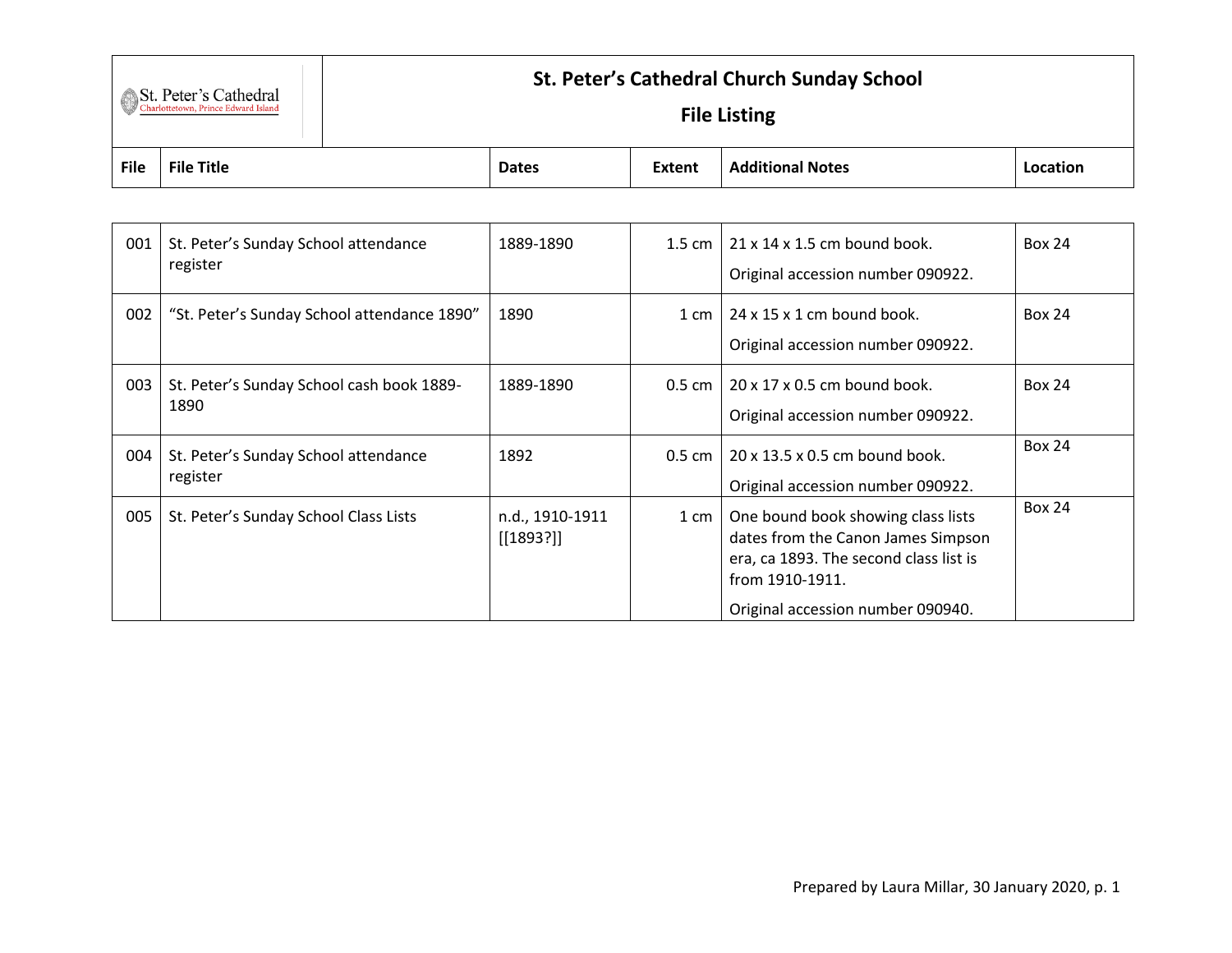|                       | <b>St. Peter's Cathedral Church Sunday School</b> |  |  |  |  |
|-----------------------|---------------------------------------------------|--|--|--|--|
| St. Peter's Cathedral | <b>File Listing</b>                               |  |  |  |  |

| <b>File</b><br><b>File</b><br>.<br>Title<br>Extent<br><b>Dates</b><br>Notes<br>nn<br>- - - - |  |  |  |  |
|----------------------------------------------------------------------------------------------|--|--|--|--|
|                                                                                              |  |  |  |  |

| 001 | St. Peter's Sunday School notes, prayers, and<br>dedications                | [1970s!]   | 1 cm    |                                                                    | <b>Box 25</b> |
|-----|-----------------------------------------------------------------------------|------------|---------|--------------------------------------------------------------------|---------------|
| 002 | St. Peter's Sunday School notes and<br>communications                       | 1975       | 0.25 cm | 4 sheets of paper                                                  | <b>Box 25</b> |
| 003 | St. Peter's Sunday School Teacher's Manuals                                 | 1969, 1977 | 2 cm    |                                                                    | <b>Box 25</b> |
| 004 | St. Peter's Sunday School notes and<br>communications                       | 1976-1977  | 0.5 cm  |                                                                    | <b>Box 25</b> |
| 005 | St. Peter's Sunday School notes and<br>communications                       | 1977-1978  | 0.5 cm  |                                                                    | <b>Box 25</b> |
| 006 | St. Peter's Sunday School notes and<br>communications                       | 1978-1979  | 0.5 cm  |                                                                    | <b>Box 25</b> |
| 007 | St. Peter's Sunday School registrations and<br>name cards, service leaflets | 1982       | 0.5 cm  |                                                                    | <b>Box 25</b> |
| 008 | St. Peter's Sunday School pupil's packet,<br>volume 1                       | 1982       | 2 cm    | The packet was used in 1982 but may<br>have been produced earlier. | <b>Box 25</b> |
| 009 | St. Peter's Sunday School pupil's packet,<br>volume 2                       | 1982       | 2 cm    | The packet was used in 1982 but may<br>have been produced earlier. | <b>Box 25</b> |
| 010 | St. Peter's Sunday School pupil's packet,<br>volume 3                       | 1982       | 1.5 cm  | The packet was used in 1982 but may<br>have been produced earlier. | <b>Box 25</b> |